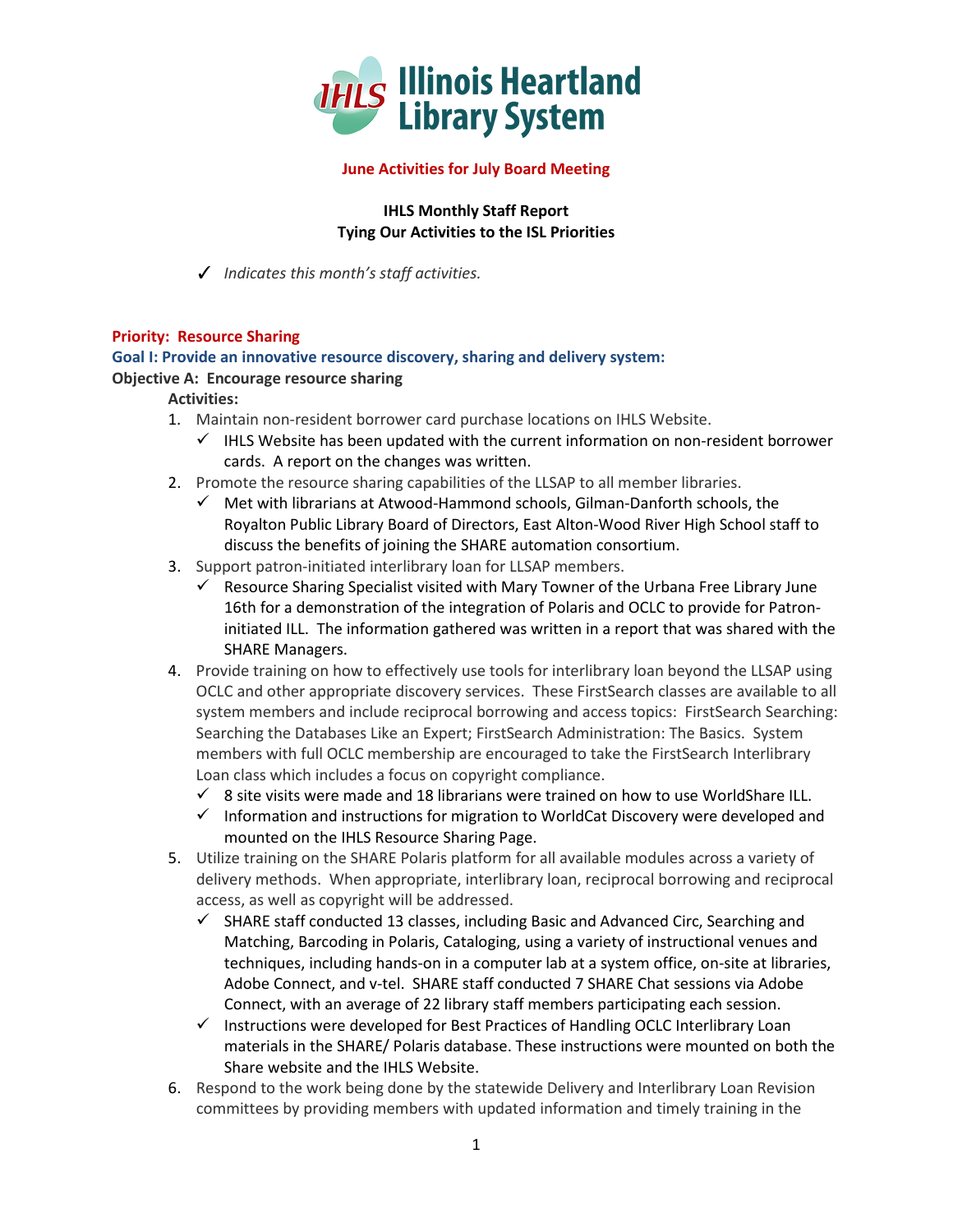

areas of delivery, interlibrary loan, reciprocal borrowing, reciprocal access and copyright. It is anticipated that online and in-person formats will be incorporated to provide expanded educational opportunities for our multi-type membership.

- $\checkmark$  To assist member libraries, instructions for how to gather statistics needed for the ILLINET ILL Survey from the State Library were created. The instructions include information for the SHARE/Polaris database and OCLC ILL Stats.
- $\checkmark$  Welcome to Delivery packet has been created as well as a pamphlet outlining what delivery is.

| <b>SHARE Statistics</b> |             |         |                  |                 |                 |             |         |
|-------------------------|-------------|---------|------------------|-----------------|-----------------|-------------|---------|
|                         |             |         | Reciprocal       | Pac             |                 |             |         |
|                         | Circulation | ILL     | <b>Borrowing</b> | <b>Searches</b> | <b>Holdings</b> | <b>Bibs</b> | Patrons |
|                         |             |         |                  |                 |                 |             |         |
| April 2013              | 770,817     | 61,818  | 48,513           | 661,126         | 8,953,361       | 1,910,883   | 790,049 |
| May 2013                | 743,549     | 114,430 | 61,942           | 1,100,785       | 8,942,050       | 1,920.634   | 784,283 |
| June 2013               | 814,417     | 184,940 | 65,891           | 661,566         | 8,981,075       | 1,905,087   | 788,023 |
| <b>July 2013</b>        | 850,892     | 138,641 | 68,960           | 644,208         | 8,991,402       | 1,928,106   | 784,028 |
| August 2013             | 790,258     | 139,555 | 61,543           | 652,256         | 8,995,814       | 1,929,231   | 798,119 |
| September 2013          | 885,916     | 141,666 | 60,944           | 696,999         | 9,021,461       | 1,935,716   | 800,708 |
| October 2013            | 943,153     | 154,268 | 66,625           | 707,758         | 9,046,157       | 1,935,157   | 802,871 |
| November 2013           | 831,585     | 135,707 | 58,710           | 623,768         | 9,066,327       | 1,934,896   | 804,875 |
| December 2013           | 719,734     | 120,643 | 51,533           | 557,802         | 9,062,746       | 1,931,142   | 807,509 |
| January 2014            | 827,562     | 143,710 | 60,069           | 692,213         | 9,058,711       | 1,884,609   | 808,450 |
| February 2014           | 802,661     | 140,364 | 55,648           | 650,213         | 9,058,711       | 1,884,609   | 805,634 |
| March 2014              | 886,973     | 153,957 | 61,457           | 727,703         | 9,065,928       | 1,884,067   | 803,207 |
| April 2014              | 847,678     | 150,545 | 57,731           | 637,041         | 9,035,531       | 1,886,715   | 802,743 |
| May 2014                | 736,091     | 129,779 | 58,784           | 651,784         | 9,027,758       | 1,886,611   | 802,743 |
| June 2014               | 822,888     | 125,101 | 65,477           | 788,302         | 9,003,233       | 1,883,498   | 797,887 |

# **Objective B: Provide a framework for members to participate in a state-of-the art integrated library system**

# **Activities:**

1. Evaluate current LLSAP policies and develop uniform policies for SHARE with the SHARE Executive Committee. Analyze trends in data and in the library marketplace to determined opportunities for changes and enhancements of LLSAP Services.

 $\checkmark$  The SHARE Bibliographic and Cataloging Standards committee, the SHARE Circulation and Resource Sharing committee, and the SHARE Executive committee continue to meet to review policies and practices.

2. Participate in the Statewide E-Books Grant opportunity by implementing a SHARE 3M Cloud available to all SHARE members. Non-SHARE members will have the opportunity to participate in the Baker & Taylor Axis 360 consortium supported by RAILS.

 $\checkmark$  At the end of June, 136 SHARE libraries are participating in the 3M Cloud Library shared collection.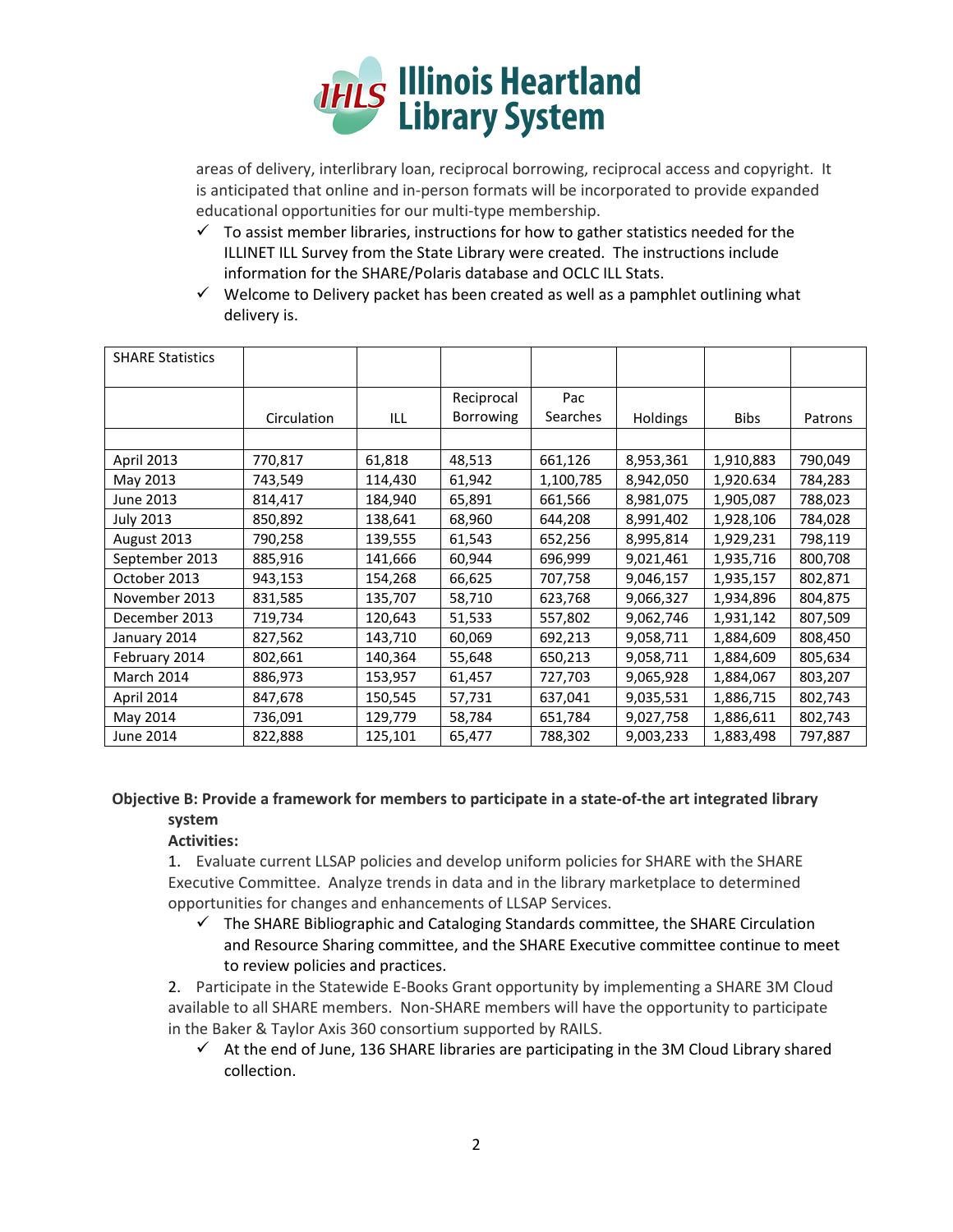

- $\checkmark$  Patrons checked out 6,112 items from the 3M Cloud Library shared collection in June and 585 patrons accessed the collection for the first time.
- $\checkmark$  Preparations were made this month to start offering Technology Petting Zoos and Basic 3M training to member libraries in July and August.

3. Promote, as resources allow, new membership in the SHARE LLSAP. Promote the benefits of membership in the SHARE LLSAP through the following levels: Full, Transitional, Affiliate and CARLI Affiliate. Transitional and Affiliate members request materials through the SHARE PAC (public access catalog) by using an institutional membership library account, and receive delivery of materials through the IHLS courier service. Collections of Transitional and Affiliate members are not available in the SHARE PAC and IHLS will continually consider opportunities to more fully involve these members in resource sharing.

- $\checkmark$  At the end of June, 2014, SHARE has 44 transitional members.
- $\checkmark$  At the end of June, 2014, SHARE has 25 Affiliate members. Annual MOU's for SHARE Affiliate and CARLI Affiliate members were sent via email to eligible IHLS members.

4. Continue to support the SHARE Helpdesk to track concerns and technical issues with the Polaris software.

- $\checkmark$  IT Staff continue to work with the helpdesk to clear problem tickets promptly.
- $\checkmark$  All SHARE staff continue to work to clear help tickets promptly.

5. Continue to offer SHARE member libraries a special IHLS/SHARE group purchase price for common third-party database products (e.g., Gale, Ebsco, Library Ideas, World Book). Available products and pricing information will be funneled through SHARE staff to all SHARE members. Ordering and invoicing will be coordinated by SHARE staff, thereby providing an incentive to vendors. A \$40.00 handling fee is assessed for cost recovery.

 $\checkmark$  GALE and EBSCO orders for FY15 were completed during June, 2014.

6. Continue to provide a SHARE web site that includes links to training modules and support materials in a variety of formats.

- $\checkmark$  Information is added to the SHARE website almost daily.
- 7. Provide software and technical support for members of the LLSAP.
	- $\checkmark$  IT Staff worked with SAM libraries to clear up some technical problems with connectivity and licensing.

# **Objective C: Ensure the integrity of records.**

# **Activities**

1. Maintain the requirement that bibliographic records must be OCLC-derived records and have an OCLC control number to ensure database standards and mitigate duplicate records.

- $\checkmark$  Merged 960 bibliographic records that were possible duplicates in the SHARE database.
- $\checkmark$  Corrected 11736 bibliographic records, 9338 of those included adding the correct OCLC number.

2. Support a Cataloging Center operation for the SHARE LLSAP members for copy and original cataloging for MARC bibliographic records and the creation of local authority records to enhance recovery. Service options are: Cataloging Library (Full member meets continuing education requirements for cataloging staff and performs own cataloging); Barcoding A Library (Full member sends all new materials to Center for copy and original cataloging and assessed fee based on percentage of library's material budget); Barcoding B Library (full member sends new materials as needed for original cataloging and assessed fee of \$10 per item cataloged). Any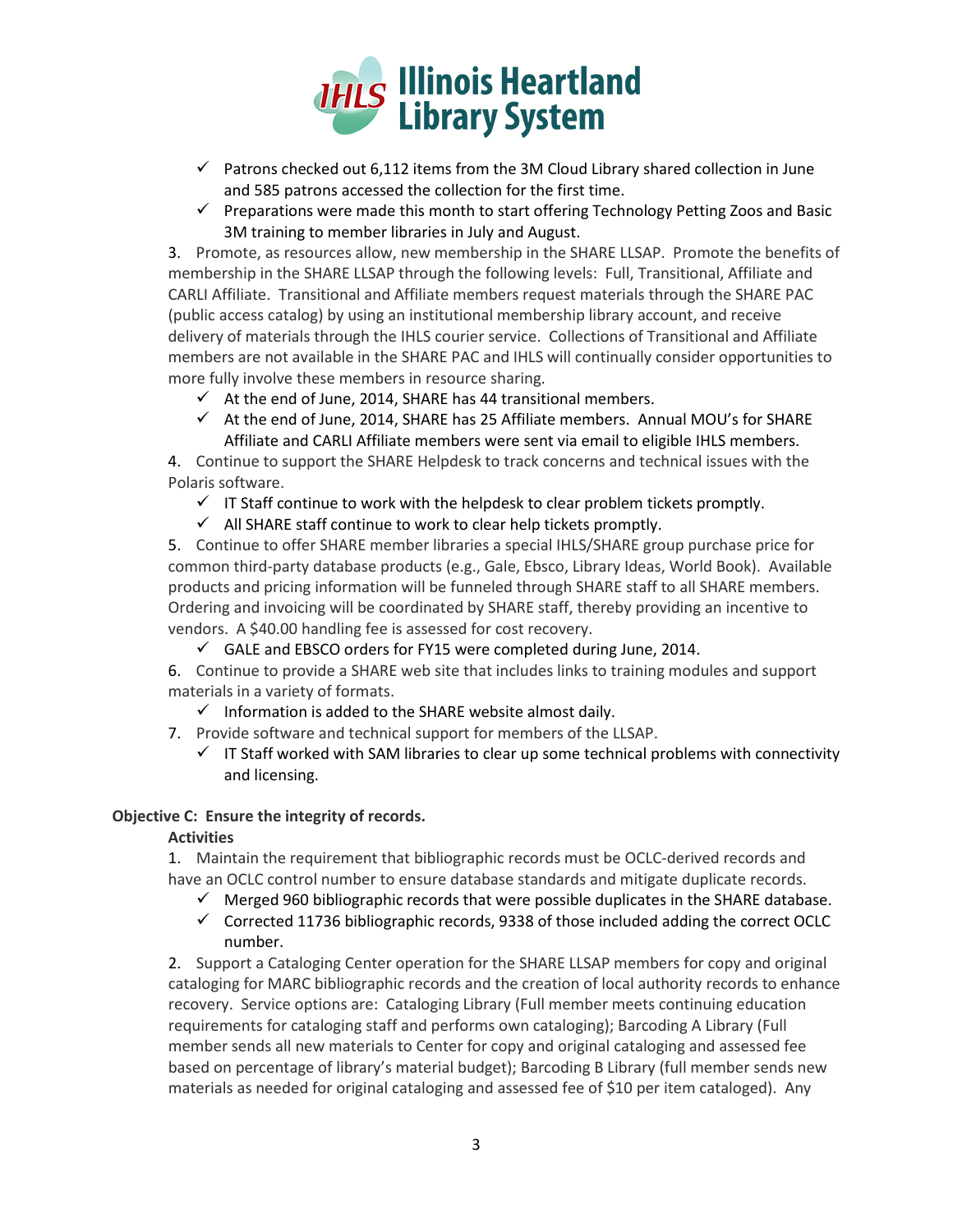

item that meets the Cataloging Maintenance Center's (CMC) eligible collections criteria for free cataloging is passed on to the CMC.

- $\checkmark$  Cataloged 1673 items for member libraries, 122 of those "retrocon" cataloging for new SHARE members.
- 3. Provide appropriate training for copy cataloging.
	- $\checkmark$  Cataloging Training Session, as well as SHARE Chat sessions were provided this month.
	- $\checkmark$  Work with individual libraries through emails and phone calls is on-going.

4. Evaluate the current methods utilized for ensuring the quality of the database through cataloging.

 $\checkmark$  SHARE Bibliographic and Cataloging Standards Committee has been having meetings to determine best policies and best practices. Joint discussions with Circulation Committee helps when additional input is necessary.

# **Objective D: Operate Cataloging Maintenance Centers on behalf of libraries in Illinois.**

# **Activities:**

1. Prepare Resource Description and Access (RDA) best practice guidelines for information resources in all formats and make them available via WebJunction.

- $\checkmark$  Progressing.
- 2. Continue support of LLSAP database cleanup efforts in Illinois.
	- $\checkmark$  Worked on the first of the reports from TMQ for the SHARE OCLC retroconversion.
	- $\checkmark$  Continue working with RAILS libraries, in particular PrairieCat.

3. Cooperate with Illinois State Library staff to identify statewide cataloging needs and develop strategies to meet them, prioritizing statewide initiatives that require cataloging expertise to ensure statewide access and resource sharing assisting with projects as agreed upon.

 $\checkmark$  Participated in telephone conference concerning possible cataloging expertise needed for future grants.

# **Goal II: Provide a sustainable delivery system that provides the best service possible for Illinois libraries and its users.**

**Objective A: Ensure that IHLS delivery of library materials is accurate and timely, and meets member needs.**

**Activities:**

1. Conduct quarterly counts of library materials and continue to refine the counting methodology.

 $\checkmark$  Agreed upon the quarterly dates for counts across the state

 $\checkmark$  Agreed upon the methodology to be used for these counts

2. Sort materials daily to ensure all materials are distributed during the next scheduled delivery.

- $\checkmark$  All IHLS hubs are currently compliant
- 3. Develop methods to deliver training to member libraries on labeling, packaging, and other preparation of library materials with the goal of improving delivery time.

 $\checkmark$  In the beginning stages of partnering with RAILS to create videos that members may use 4. Continue to work collaboratively with RAILS to minimize size and type of tubs and other delivery containers and number of different routing slips used.

 $\checkmark$  We have shared our "SHARE" label with RAILS.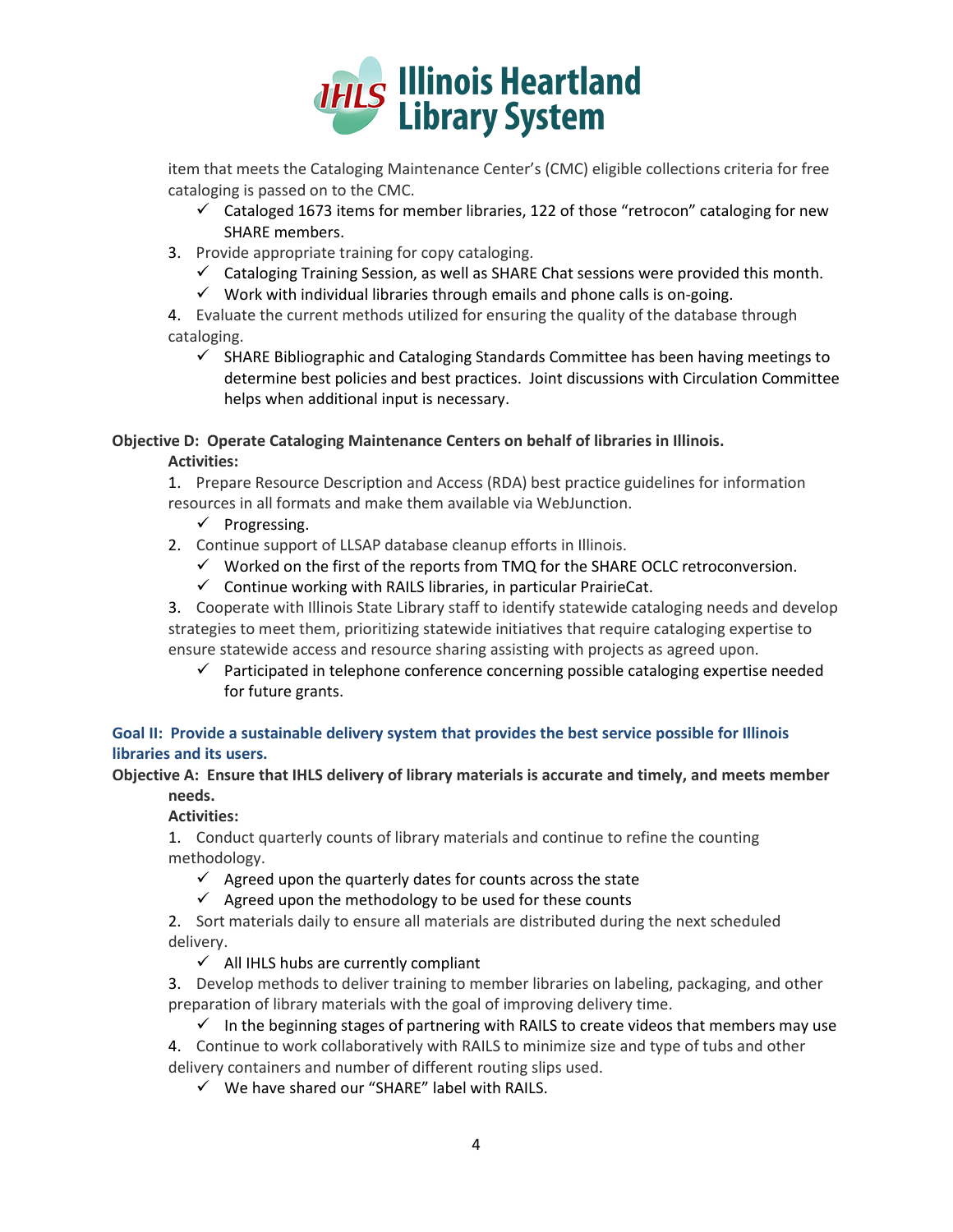

- 5. Evaluate the current delivery routes and adjust as needed to improve delivery efficiency using the fleet management system.
	- $\checkmark$  The current routes have been evaluated and in September, we will be seeking member input

| June 2014    | Delivery picked up<br>/delivered | <b>ILDS Delivery</b><br>Items to Hub | <b>ILDS Delivery</b><br>Items from Hub |  |
|--------------|----------------------------------|--------------------------------------|----------------------------------------|--|
| Champaign    | 119059                           | 34553                                | 34975                                  |  |
| Decatur      | 90860                            |                                      |                                        |  |
| Du Quoin     | 75633                            | 16302                                | 17143                                  |  |
| Edwardsville | 187294                           | 30476                                | 29383                                  |  |

# **Priority: Talking Book Program**

**Goal: Provide good customer service and well-maintained machines to patrons of the Talking Books Program.** 

**Objective: Support the statewide machine lending program located in Carterville**

**Activities:**

- 1. Contract with the Illinois State Library to manage statewide services.
	- $\checkmark$  Required monthly reports were submitted to the National Library Service.

2. Serve all persons eligible for service within the state of Illinois as stipulated in the agreement with NLS.

- $\checkmark$  C1 18
- $\checkmark$  DS1 117
- $\checkmark$  DA1 89
- $\checkmark$  Staff responded to 12 BARD inquiries during the month of June.

3. Participate in the planning, coordination and evaluation of Illinois Talking Book Service, and ensure appropriate provision of services by staying informed of current procedures and trends related to Talking Books, the National Library Services/Library of Congress and librarianship in general.

- $\checkmark$  June 12 Attended Director's meeting in Springfield.
- $\checkmark$  June 13 Attended Patron Advisory Committee meeting in Springfield.
- $\checkmark$  June 16 20 Attended KLAS conference in Boston, MA.
- $\checkmark$  June 25 Participated in monthly National Library Service for the Blind and Physically Handicapped nationwide conference call.

4. Ensure the efficient and successful provision of service in accordance with the Revised Standards and Guidelines.

 $\checkmark$  Filled all requests for machines and equipment within 2 business days of receipt.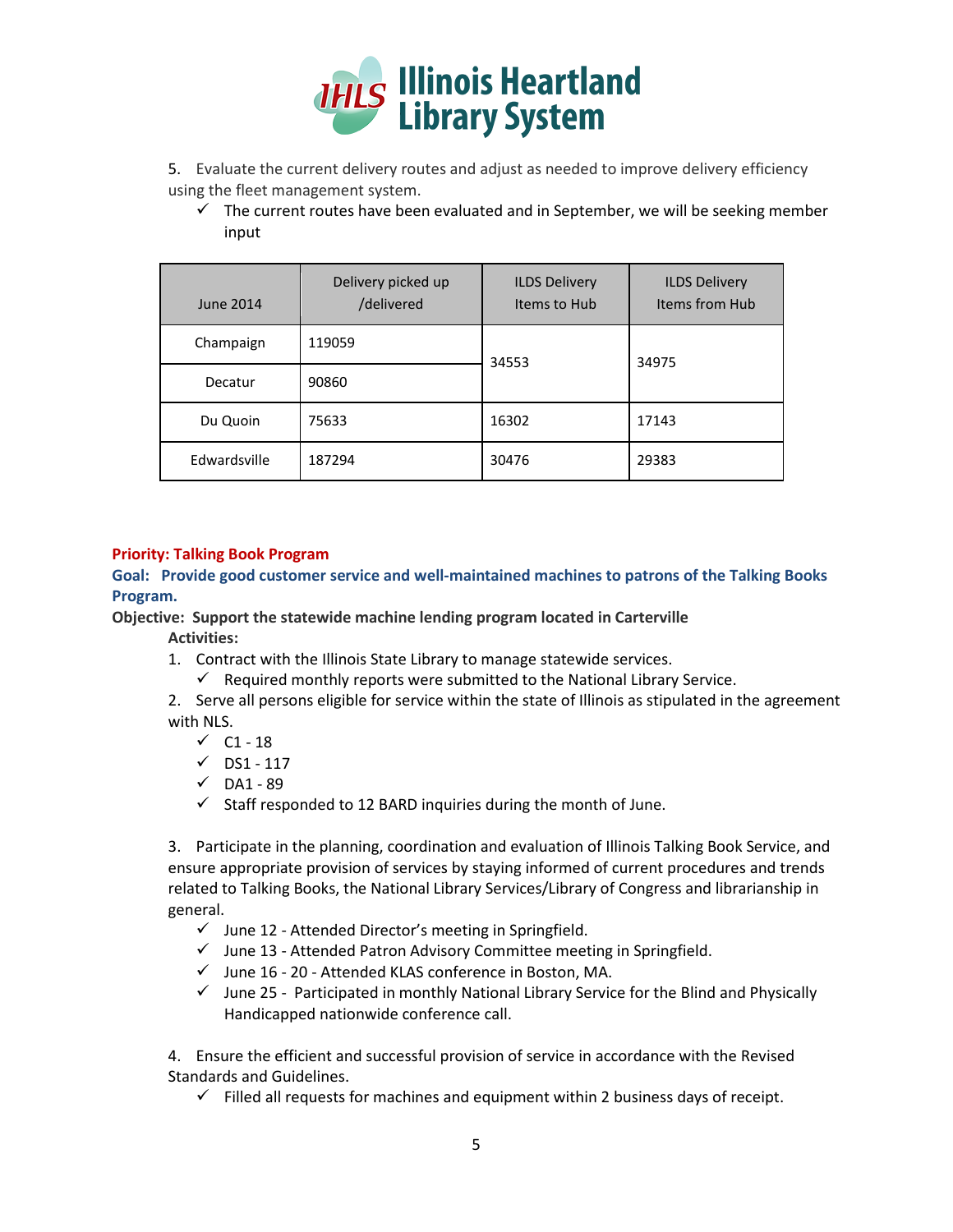

 $\checkmark$  Responded to all BARD inquiries in a timely and efficient manner.

**Priority: Provide timely and pertinent information to member libraries. Goal: Communications among member libraries and partners.**

**Objective: Provide various mechanisms to ensure good communications among member libraries and partners**

**Activities:**

1. Maintain an interactive website to assist member libraries in effective utilization of IHLS services and promote member forums.

- $\checkmark$  Updated website software
- $\checkmark$  Updated staff pages with staff changes
- $\checkmark$  Added plugin to Helpdesk allowing bulk delete of tickets
- $\checkmark$  Assisted SHARE libraries with printer issues

2. In the event that the Decatur IHLS office is closed, the video conference equipment will be surplused and offered to our member libraries. The equipment at the Decatur facility is approximately 7 years old, and is not compatible with the newer H.323 standards. The screens are older style tube/CRT televisions and cannot support the higher resolution needed to clearly see screen sharing sessions from across the state. If an alternate location is found for staff in the area, then newer and more space-effective equipment would be recommended.

 $\checkmark$  This is complete.

3. The Carterville office still has its old video equipment that has not been used since the Illinois State Library offered grants to purchase new equipment. The old equipment will need to go through the surplus process for the equipment we will not repurpose in the organization.

 $\checkmark$  This is complete.

# **Priority: Administrative Activities**

# **Goal I: Ensure effective utilization of IHLS resources**

# **Objective A: Ensure fiscal accountability**

#### **Activities:**

1. Support the business operations of IHLS through monthly financial reports, payroll, accounts payable, and accounts receivable.

- $\checkmark$  FY2014 Financial Transactions are being reviewed/prepared for audit.
- 2. Review the financial policies and procedures and adjust as necessary.
	- $\checkmark$  IHLS Accounting Procedures are being compared to RAILS.

3. In concert with Illinois State Archives, consolidate, archive, and or dispose of legacy and Implement new accounting software to achieve improved financial record keeping.

 $\checkmark$  IHLS Accounting Staff will present new Accounting/HR System recommendation to the board.

4. Maintain IT support for IHLS staff, including support of videoconferencing, AdobeConnect, computer and server support.

 $\checkmark$  The IT staff continues to work in a manner that supports all technology used by IHLS. The process of hiring an IT Specialist to fill a vacant position has started.

# **Objective B. Employ qualified, professional, accountable staff.**

# **Activities:**

**1.** Recruit and employ qualified personnel of diverse backgrounds to carry out the